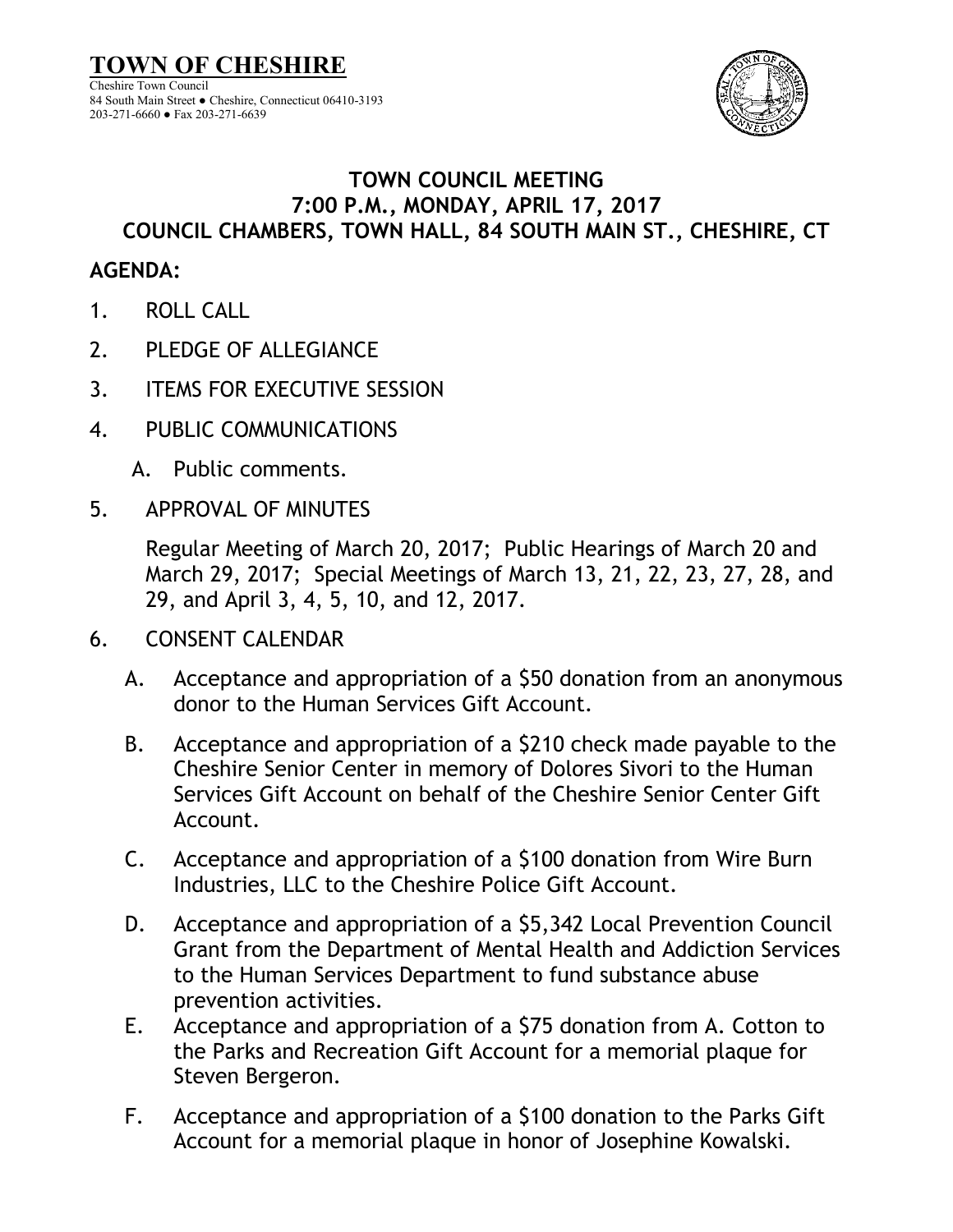- G. Acceptance and appropriation of a \$500 sponsorship of the Touch A Truck event from Foresters Financial to the Parks Gift Account for general purposes.
- 7. ITEMS REMOVED FROM CONSENT CALENDAR
- 8. OLD BUSINESS
	- A. Authorization for application for feasibility grant by the Historic District Commission for the Chapman house.
	- B. Tobacco free parks ordinance amendment.
- 9. NEW BUSINESS
	- A. Adoption of the FY 2017-2018 General Fund Operating Budget.
	- B. Adoption of the FY 2017-2018 Water Pollution Control Department Fund Operating Budget.
	- C. Adoption of the FY 2017-2018 Community Pool Fund Operating Budget.
	- D. Acceptance and appropriation of a \$180,000 donation from Elim Park to the Cheshire Fire Department.
	- E. Acceptance and appropriation of a \$180,000 donation from Elim Park to the Cheshire Police Department.
	- F. Authorization to execute a paving agreement with the Regional Water Authority for Moss Farm Road and acceptance and appropriation of \$51,000 for said paving.
	- G. Authorization to transfer \$9,805.95 in auction sales funds to the Capital Asset Proceeds account.
	- H. Approval of bid waiver and authorization to hire Turri-Masterson for streetlight pole replacements.
	- I. Award of contract for the Districtwide Roof Repairs and Replacements project to New England Masonry & Roofing Company.
	- J. Approval of successor lease for the Grange parking lot.
	- K. Call for a Public Hearing re: naming a Town field in honor of retired employee Kevin Simmons.
	- L. Creation of and appointments to the Town Manager Search Committee.
	- M. Approval of amendments to Local Elderly Property Tax Credits.